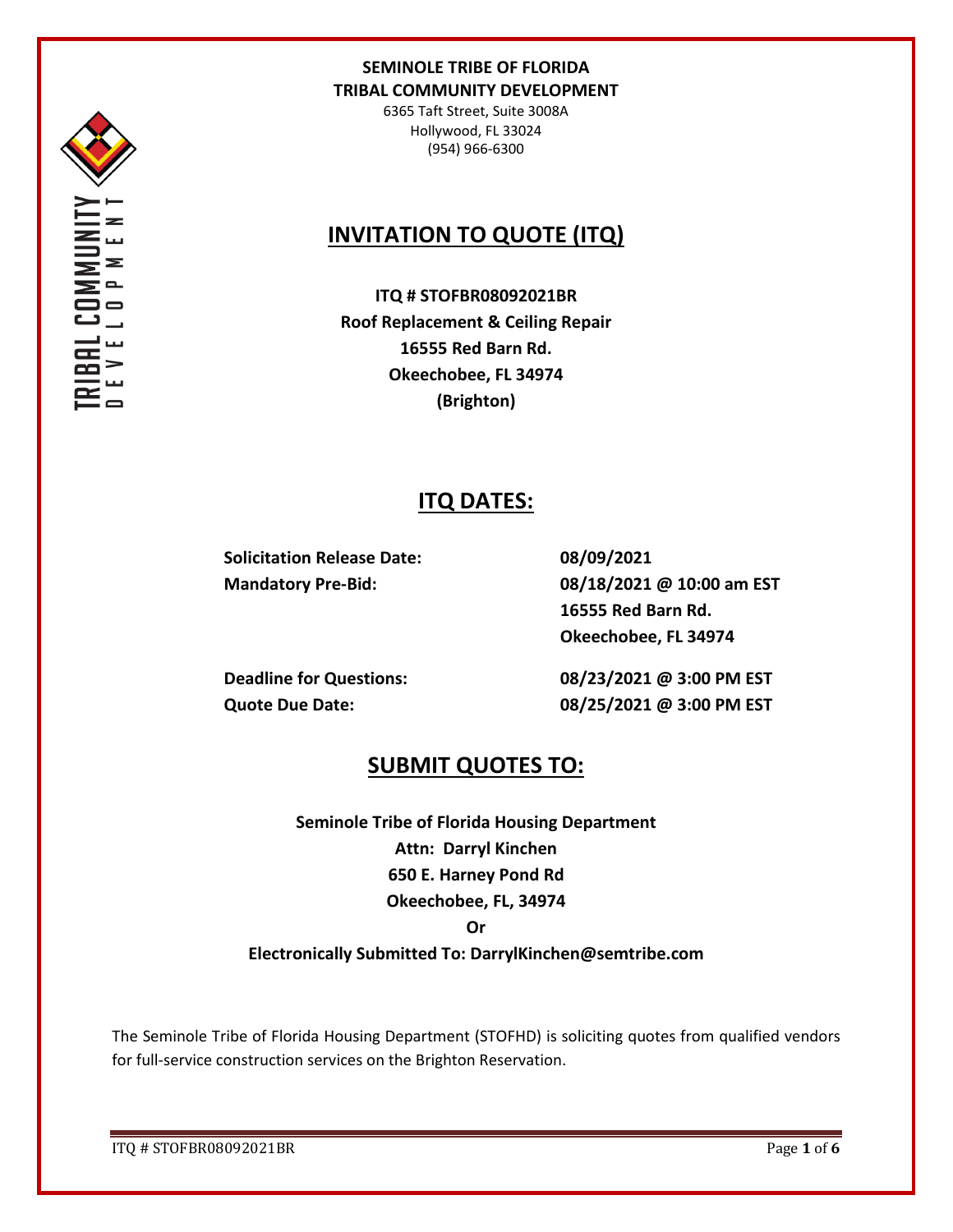6365 Taft Street, Suite 3008A Hollywood, FL 33024 (954) 966-6300

## **SECTION 1: INTRODUCTION AND INSTRUCTIONS**

#### **1.0 INTRODUCTION**

This ITQ provides prospective firms with sufficient information to enable them to prepare and submit quotes to the Seminole Tribe of Florida Housing Department (STOFHD) for The STOFHD is initiating this competitive ITQ to qualified Vendors who are in the business of providing General Contractor Services, capable of completing numerous job functions/services in a timely manner and therefore, seeks to enter into an Agreement with that Vendor.

#### **1.1 INSTRUCTIONS**

This Invitation To Quote (ITQ) contains the instructions governing the quotes to be submitted and the material to be included therein; as well as any mandatory requirements that must be met to be eligible for consideration. All requests for clarification and/or any additional questions regarding this ITQ must be submitted via email to: DarrylKinchen@semtribe.com

 Seminole Tribe of Florida Housing Department ATTN: **Darryl Kinchen**

 **650 E. Harney Pond Rd Okeechobee, FL, 34974**

A mandatory pre-bid meeting at the home is scheduled for **Wednesday, 8/18/2021 at 10:00 am**

**Only those emailed or sealed quotes received in this Brighton Housing Department office on or before the Due Date and time will be eligible for consideration. Any quote received after the Due Date and time, regardless of the method of delivery, will be discarded**.

The STOFHD hereby notifies all bidders that if your quote is selected, you will be required to enter into a formal contract with the Seminole Tribe of Florida for the services you are bidding. You will also be required to meet all company vendor, insurance and certification requirements.

The STOFHD reserves the right to reject any or all quotes, to waive formalities or informalities, and to award contract, either in whole or in part. The right is also reserved to select minority vendors and/or vendors with tribal member ownership.

All quotes submitted become the property of STOFHD upon receipt. The content of all quotes shall be kept confidential.

ITQ # STOFBR08092021BR Page **2** of **6**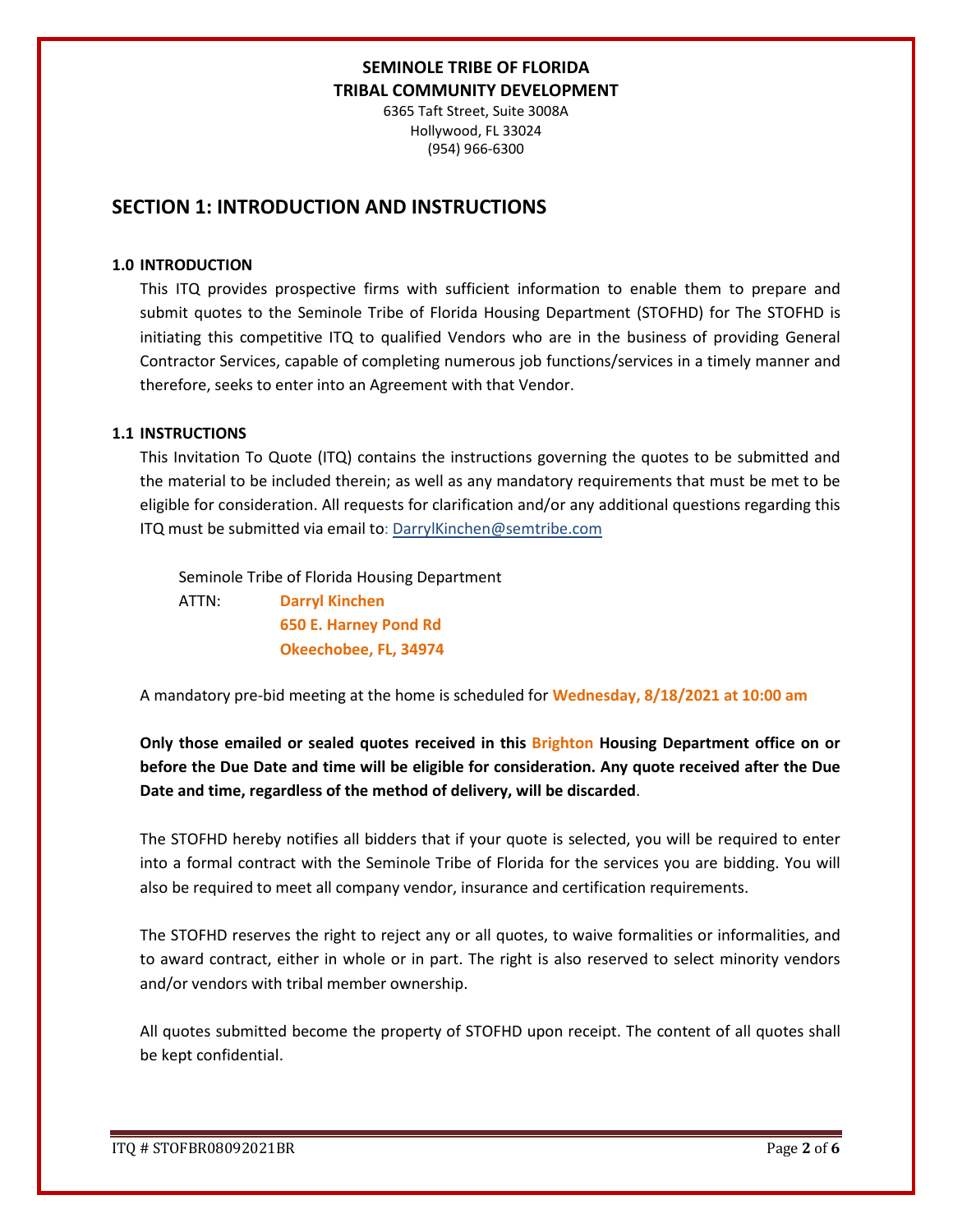6365 Taft Street, Suite 3008A Hollywood, FL 33024 (954) 966-6300

## **SECTION 2: GENERAL REQUIREMENTS**

#### **2.0 OBJECTIVE**

The objective of this ITQ is to provide sufficient information to enable qualified Respondents to submit written quotes. This ITQ is neither a contractual offer nor a commitment to purchase any products or services. All information contained in the quote must be legible. Any and all corrections and or erasures must be initialed. **Each quote shall be signed in ink by an authorized representative of the respondent**. The contents of the quote submitted by the successful respondent of the ITQ may become part of the contract awarded as a result of this solicitation.

#### **2.1 SCOPE OF WORK (SOW)**

The Scope-of-Work ("SOW") contained in the Attachments describes the services expected for a Contractor to provide the STOFHD. Respondent must ensure that all such services contained in the SOW are provided for in every particular and shall meet or exceed the level of quality, availability, features, functionality, frequency, accuracy, and performance.

The silence of specifications or requirements as to any detail contained in this document or any of the attachments or exhibits, or the apparent omission from any specifications or requirements, or a detailed description concerning any point, shall be regarded as meaning that only the best commercial practices shall prevail and that only material and workmanship of the finest quality are to be used. All interpretations of the Scope of Work shall be made on the basis of this statement.

#### **2.3 NOTIFICATION**

Each respondent submitting a quote in response to this ITQ will be notified in writing as to acceptance or rejection of their quote. Release of notification letters should be within sixty (60) days of the quote submission date. STOFHD reserves the right to delay this action if it is deemed to be in the best interests of STOFHD.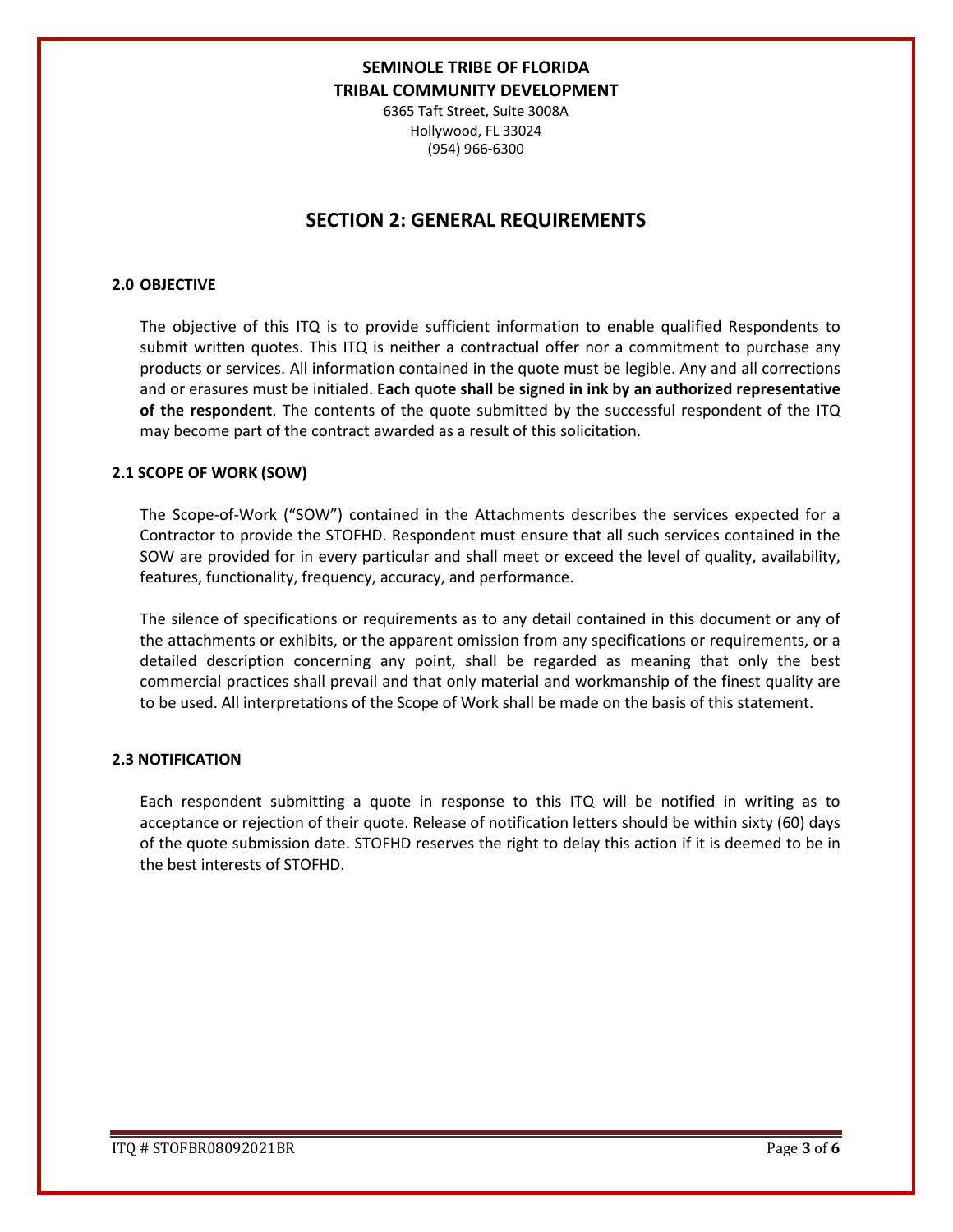6365 Taft Street, Suite 3008A Hollywood, FL 33024 (954) 966-6300

# **Housing Standardized Request for Repairs/Construction**

### **Bathroom:**

- All wood cabinets are required at all times, when like for like is stated if current cabinet is particle board, include in the bid the price to replace with all wood
- Dur-rock on walls in the shower or tub area
	- o All joints, corners and around windows must be sealed with red guard
	- o Extend the Dur-rock 2' on all sides beyond the shower or tub
- Shower floor mortar bed, no foam or any other products should be used
	- o Minimum 2-4% pre-slope
- Liner should be water tested for 24 hours
	- o Minimum 6 inches
- All floor tile should be slip/skid resistant
- Shower floor tile should be a maximum of 2x2 mesh
- Provide backing for all walls inside tub/shower area between 32" and 38"
- Faucets should be Kohler or Delta
- From shower diverter to shower head piping must be copper tubing and copper fittings o Secure the diverter and pipe fittings securely
- When tiling the walls extend 2 feet passed the shower or tub
- ADA bathroom the entire bathroom must be tile a minimum of 4 feet
- All toilets must be Kohler highline
- All exhaust must be vented through the roof or soffit
	- o The exhaust fan and light for the bathroom must be on the same switch
- All paint must be high gloss

### **Kitchen:**

- All wood cabinets are required at all times, when like for like is stated if current cabinet is particle board, include in the bid the price to replace with all wood.
- All sinks should be deep double drop in sinks
- Faucets should be Delta with a pull out spray hose
- Moisture resistant (purple) drywall
- Cabinet screws should be a minimum of  $2 \frac{1}{2}$  inches
	- o Efforts should be made to find a stud
- If drywall is removed from floor to ceiling, blocking must be provided for upper and lower cabinets

All microwave and kitchen hoods must be exhausted outside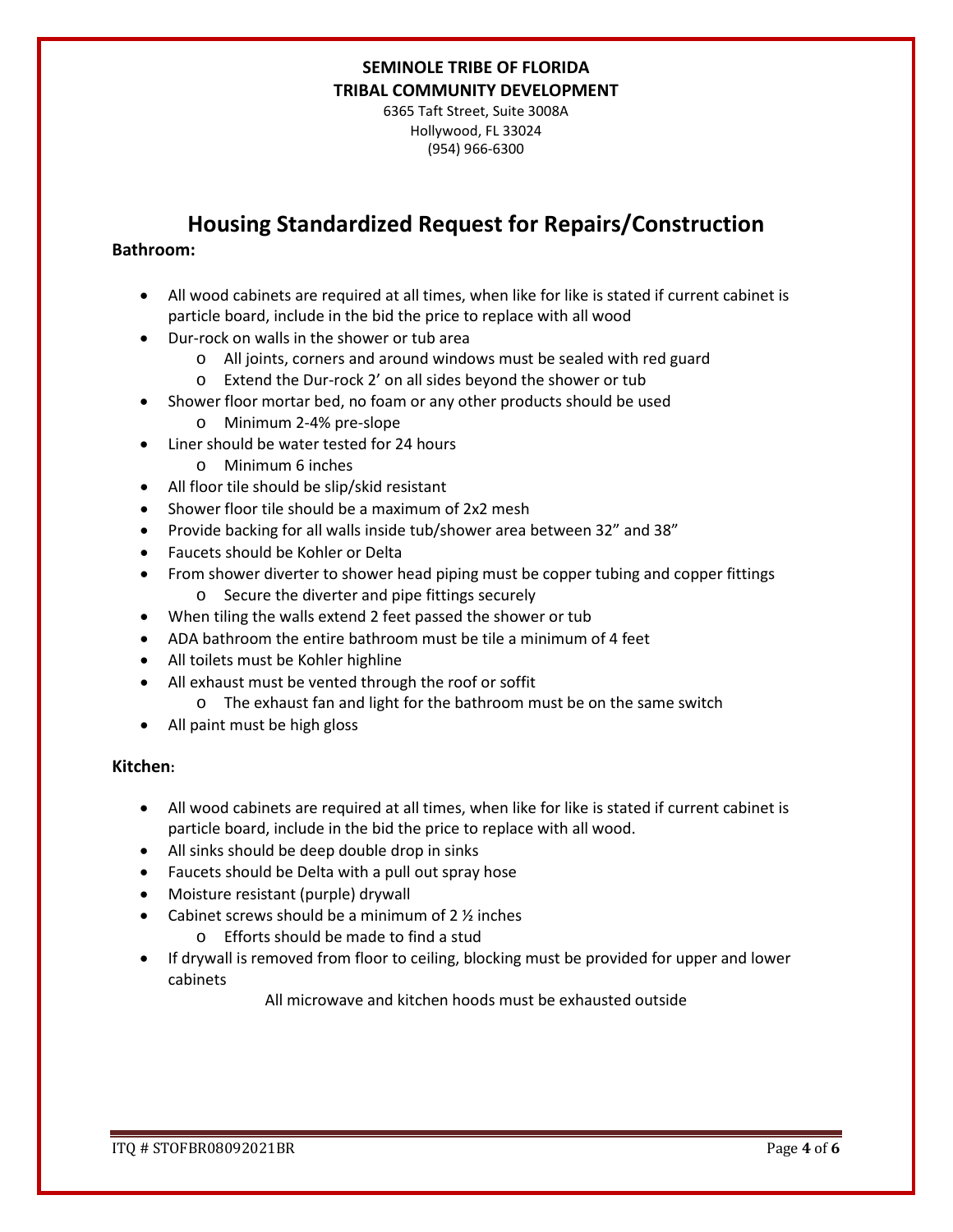6365 Taft Street, Suite 3008A Hollywood, FL 33024 (954) 966-6300

#### **Mechanical/HVAC:**

- All AC units must be installed on a metal stand with a secondary pan and connect float switch
- A primary float switch must be installed and connected
- When replacing duct work all joints and seams must be taped and mastic
- All new HVAC units must be a minimum of 16 seer
- All flexible ducts must be a minimum of R8 R-value
- All disconnects should be the pull type non-fuse
- Rheem, Goodman, Night and Day units preferred
- Caulk around all AC vents
- Keyed lockout caps must be on all units

### **Water Heaters:**

- GE brand, replaced like for like gallon size
- Drain pan required
- TRV piped to the outside
- All water heaters should have a separate shut off switch
- New code required Energy conservation code chapter 4
- Heat traps are mandatory

### **General Notes:**

- Schedules must be submitted with all bids and updated any time there is a change
- Contractors are expected to work Monday-Friday, 8:00am-5:00pm unless otherwise specified by the project manager
- When installing new drywall in bedroom, living room etc., backing must be provided for TV's being mounted on the wall
- Place a chase and an outlet at the same area where backing is located
- Seal all recess lighting, caulk the lights to the ceiling
- Caulk around all exterior lights
- All exterior light fixtures must be LED
- Any penetration that are made through the wall to the exterior must be caulked or sealed
- Any new gutters must have leaf guard
- Any roof repairs/replacement must follow Miami-Dade standards